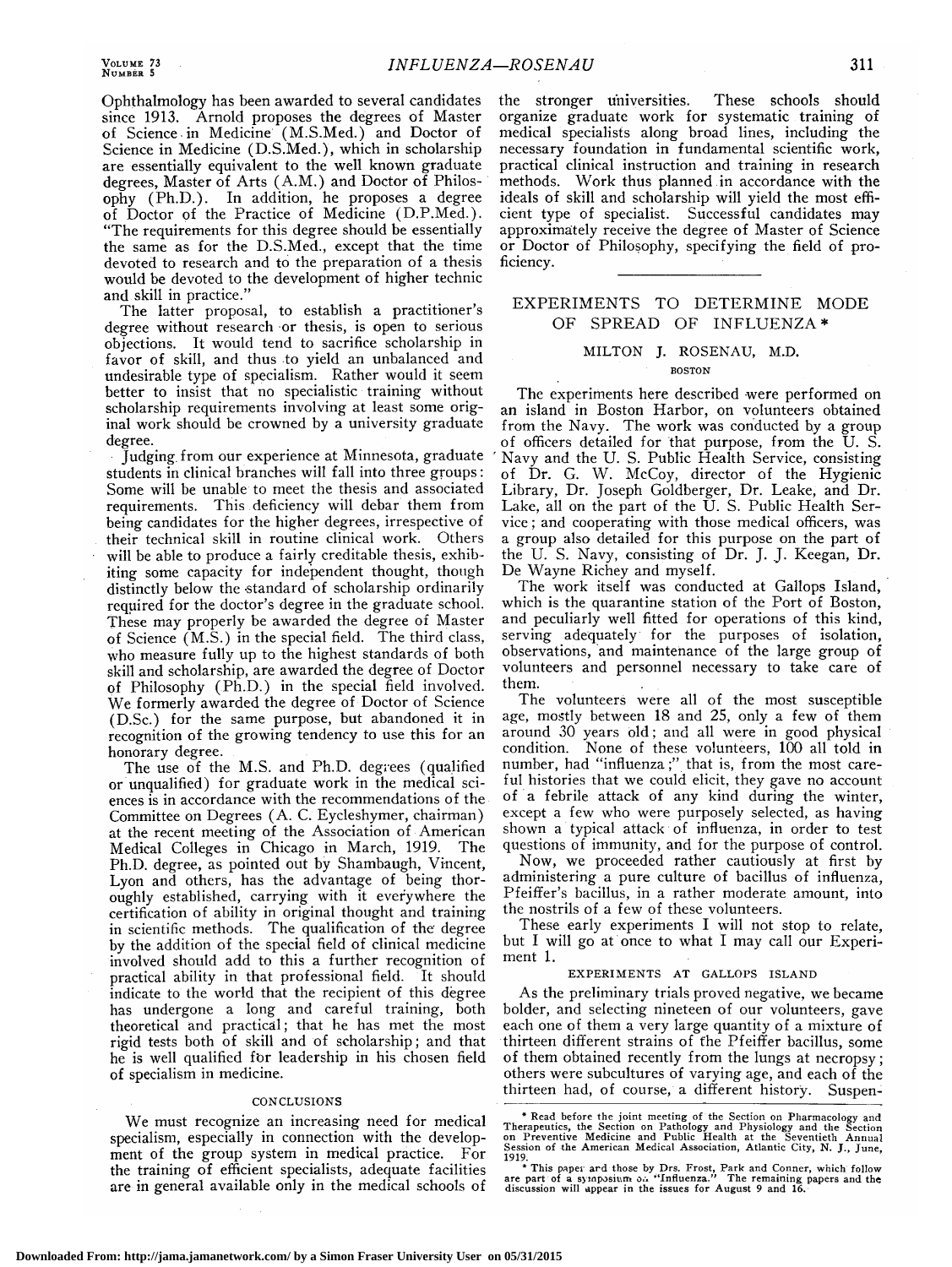sions of these organisms were sprayed with an atomizer into the nose and into the eyes, and back into the throat, while the volunteers were breathing in. We used some billions of these organisms, according to our estimated counts, on each one of the volunteers, but none of them took sick.

Then we proceeded to transfer the virus obtained from cases of the disease ; that is, we collected the material and mucous secretions of the mouth and nose and throat and bronchi from cases of the disease and transferred this to our volunteers. We always obtained this material in the same way: The patient with fever, in bed, has <sup>a</sup> large, shallow, traylike arrangement before him or her, and we washed out one nostril with some sterile salt solution, using perhaps 5 c.c., which is allowed to run into this tray; and that nostril is blown vigorously into the tray. This is nostril is blown vigorously into the tray. repeated with the other nostril. The patient then gargles with some of the solution. Next we obtain some bronchial mucus through coughing, and then we swab the mucous surface of each nares and also the mucous membrane of the throat. We place these swabs with the material in <sup>a</sup> bottle with glass beads, and add all the material obtained in the tray. This is the stuff we transfer to our volunteers. In this particular experiment, in which we used ten volunteers, each of them received <sup>a</sup> comparatively small quantity of this, about <sup>1</sup> c.c. sprayed into each nostril and into the throat, while inspiring, and on the eye. None of these took sick. Some of the same material was filtered and instilled into other volunteers but produced no results.

Now, I may mention at this point that the donors were all patients with influenza in Boston hospitals; sometimes at the U. S. Naval Hospital at Chelsea, sometimes at the Peter Bent Brigham Hospital, where we had access to suitable cases. We always kept in mind the fact that we have no criterion of influenza ; therefore I would like to emphasize the fact that we never took an isolated case of fever, but selected our donors from a distinct focus or outbreak of the disease, sometimes an epidemic in <sup>a</sup> school with 100 cases, from which we would select four or five typical cases, in order to prevent mistakes in diagnosis of influenza.

Now, thinking that perhaps the failure to reproduce the disease in the experiments that I have described was due to the fact that we obtained the material in the hospitals in Boston, and then took it down the bay to Gallops Island, which sometimes required four hours before our volunteers received the material, and believing that the virus was perhaps very frail, and could not stand this exposure, we planned another experiment, in which we obtained <sup>a</sup> large amount of material, and by special arrangements, rushed it down to Gallops Island ; so that the interval between taking the material from the donors and giving it to our volunteers was only one hour and forty minutes, all told. Each one of these volunteers in this experiment, ten in number, received 6 c.c. of the mixed stuff that I have described. They received it into each nostril ; received it in the throat, and on the eye ; and when you think that <sup>6</sup> c.c. in all was used, you will understand that some of it was swallowed. None of them took sick.

Then, thinking perhaps it was not only the time that was causing our failures, but also the salt solution •—for it is possible that the salt solution might be inimical to the virus—-we planned another experiment,

to eliminate both the time factor and the salt solution, and all other outside influences. In this experiment we had little cotton swabs on the end of sticks, and we transferred the material directly from nose to nose and from throat to throat, using <sup>a</sup> West tube for the throat culture, so as to get the material not only from the tonsils, but also from the posterior nasopharynx.

We used nineteen volunteers for this experiment, and it was during the time of the outbreak, when we had <sup>a</sup> choice of many donors. A few of the donors were in the first day of the disease. Others were in the second or third day of the disease. None of these volunteers who received the material thus directly transferred from cases took sick in any way. When I say none of them took sick in any way, I mean that after receiving the material they were then isolated on Gallops Island. Their temperature was taken three times <sup>a</sup> day and carefully examined, of course, and under constant medical supervision they were held for one full week before they were released, and perhaps used again for some other experiment. All of the volunteers received at least two, and some of them three "shots" as they expressed it.

Our next experiment consisted in injections of blood. We took five donors, five cases of influenza in the febrile stage, some of them again quite early in the disease. We drew 20 c.c. from the arm vein of each, making <sup>a</sup> total of <sup>100</sup> c.c, which was mixed and treated with <sup>1</sup> per cent, of sodium citrate. Ten c.c. of the citrated whole blood were injected into each of the ten volunteers. None of them took sick in any way. Then we collected <sup>a</sup> lot of mucous material from the upper respiratory tract, and filtered ' it through Mandler filters. While these filters will hold back the bacteria of ordinary size, they will allow "ultramicroscopic" organisms to pass. This filtrate was injected into ten volunteers, each one receiving 3.5 c.c. subcutaneously, and none of these took sick in any way.

The next experiment was designed to imitate the natural way in which influenza spreads, at least the way in which we believe influenza spreads, and I have no doubt it does—by human contact. This experiment consisted in bringing ten of our volunteers from Gallops Island to the U. S. Naval Hospital at Chelsea, into <sup>a</sup> ward having thirty beds, all filled with influenza.

We had previously selected ten of these patients to be the donors ; and now, if you will follow me with one of our volunteers in this ward, and remember that the other nine were at the same time doing the same thing, we shall have a picture of just what was happening in this experiment :

The volunteer was led up to the bedside of the patient; he was introduced. He sat down alongside the bed of the patient. They shook hands, and. by instructions, he got as close as he conveniently could, and they talked for five minutes. At the end of the five minutes, the patient breathed out as hard as he could, while the volunteer, muzzle to muzzle (in accordance with his instructions, about <sup>2</sup> inches between the two), received this expired -breath, and at the same time was breathing in as the patient breathed out. This they repeated five times, and they did it fairly faithfully in almost all of the instances.

After they had done this for five times, the patient coughed directly into the face of the volunteer, face to face, five different times.

I may say that the volunteers were perfectly splendid about carrying out the technic of these experiments. They did it with <sup>a</sup> high idealism. They were inspired with the thought that they might help others. They went through the program